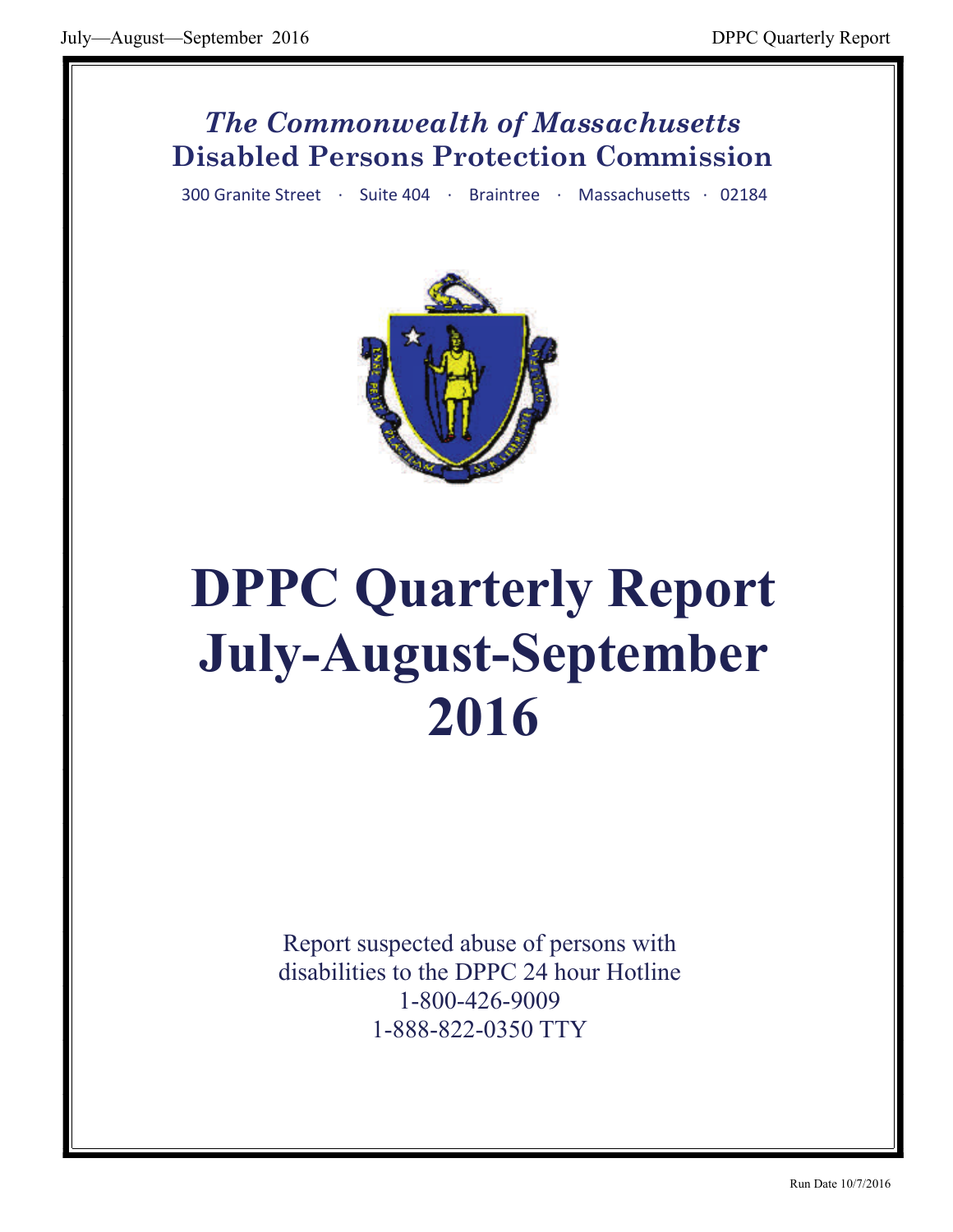## **DPPC OVERVIEW**

Every month, the DPPC receives hundreds of abuse reports. These reports are maintained and tracked using an extensive computer database. In the DPPC database, over 500 pieces of information related to each report are maintained. The information ranges from basic demographic information regarding the people involved, including the victim, to specific information about the site of the alleged abuse and other factors that may have contributed to the abuse. The DPPC tracks different types of injury, and information about whether an injury was caused by abuse or neglect. In addition to the hundreds of other categories, the DPPC tracks whether the alleged abuse or neglect reported represents a crime. Information in the database is analyzed continually in an effort to identify potential preventative measures to be implemented and/or , trends and systemic challenges needing attention. On a quarterly basis a portion of the data is calculated and provided for review. In addition to providing the quarterly statistical data, for those of you who are not familiar with the DPPC, this report also presents the history, mission and an overview of the operations of the Agency.

The DPPC was created through legislation in 1987 as an independent state agency responsible for the investigation and remediation of instances of abuse against persons with disabilities. The mission of the DPPC is to protect adults with disabilities from the abusive acts and omissions of their caregivers through investigation, oversight, public awareness and abuse prevention. Pursuant to its enabling statute, M.G.L. c. 19C, the jurisdiction of the DPPC extends to adults with disabilities between the ages of 18 and 59 who suffer serious physical and/or emotional injury through an act and/or omission by their caretaker(s). This protection is provided whether the individual is in state care or in a private setting.

Although an independent agency, DPPC was designed to be one of a number of agencies with complementary missions, including, but not limited to the Executive Office of Elder Affairs, Department of Children and Families, Department of Developmental Services, Department of Mental Health, Massachusetts Rehabilitation Commission and the local and state police. Replacing none of them, the DPPC was designed to closely coordinate its work with all. The DPPC, similar to the Department of Children and Families for children and the Executive Office of Elder Affairs for elders, acts to protect adults with disabilities who are dependent on others to meet a daily living need. DPPC fills the gap between the child protection and elder protection systems. DPPC is a small agency, located in Braintree, MA. It has a staff of **32** full time employees including **five** investigators, **five**  oversight officers and **four** hotline operators. The DPPC is comprised of six units including Prevention, Intake/Oversight, Investigation, Legal, Information Technology and Administration and Finance. During fiscal year 1998, a State Police Detective Unit (SPDU) was established within the DPPC. The SPDU is comprised of a Sergeant and four troopers. The SPDU is physically located within the offices of the DPPC.

The DPPC Hotline receives reports of abuse committed against persons with disabilities 24 hours per day, seven days per week, at 1-800-426- 9009 or 1-888-822-0350 TTY. During this quarter the DPPC received **3,066** reports of abuse. In addition, DPPC staff responded to approximately **1,600** referral and informational requests. Every abuse report made to the Hotline is reviewed pursuant to the DPPC screening criteria. A determination is made regarding whether the report represents an emergency or non-emergency, and then, whether the situation meets the agency's jurisdictional criteria. During this quarter of the fiscal year, **732** of the reports to the DPPC Hotline were assigned for 19C investigation. Also during this quarter of the fiscal year, **2,334**reports not within the jurisdiction of the Commission were forwarded to the appropriate state agency for review and action as necessary.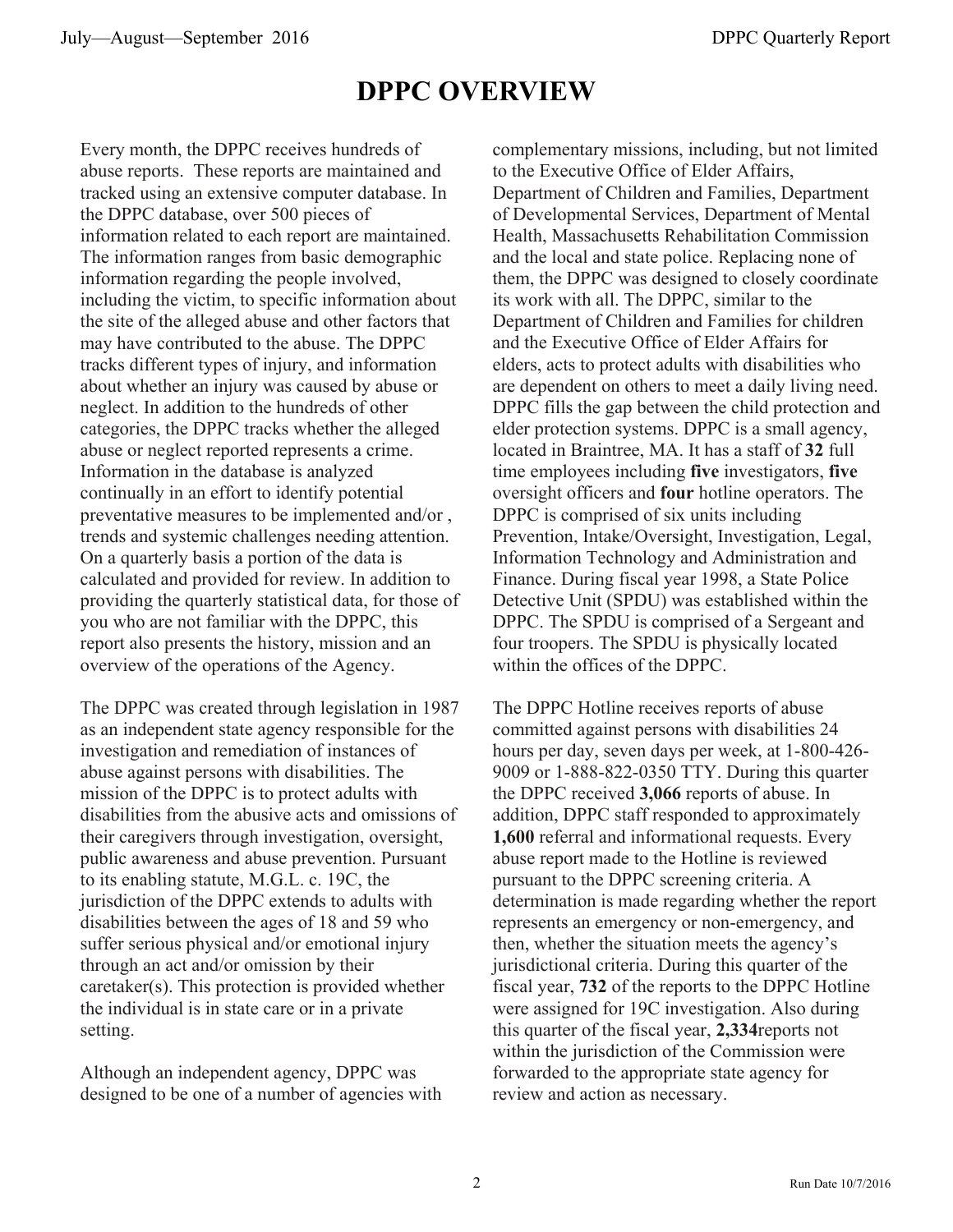## **DPPC INVESTIGATION UNIT**

Reports of alleged abuse determined to be within the jurisdiction of the DPPC are immediately assigned to an Adult Protective Services (APS) Investigator and a DPPC Oversight Officer. The APS Investigator may be one of DPPC's Investigators or an Investigator from the Department of Developmental Services (DDS), Department of Mental Health (DMH) or the Massachusetts Rehabilitation Commission (MRC). The DPPC Investigation Unit and the Investigation Units of DDS, DMH and MRC conduct abuse investigations under the authority of M.G.L. c. 19C. The primary focus of all APS investigations is the protection of vulnerable individuals. Investigators also look for systemic issues that may contribute or lead to abuse.



*During this Quarter one report received by the DPPC Hotline was identified as malicious.* 



## **DPPC OVERSIGHT UNIT**

The DPPC Oversight Unit is responsible for monitoring all 19C investigations. Every case, whether investigated by DPPC, DDS, DMH or MRC, is monitored by one of DPPC's **five** Oversight Officers to ensure that the victim is safe, the report is timely and the investigation is thorough. In cases where abuse by a caregiver has been substantiated, protective services are provided by the respective service-providing agency, DDS, DMH or MRC. To confirm that necessary protective services are implemented, the DPPC Oversight Officers monitor cases until risk of harm to the victim is adequately reduced or eliminated.

*The DPPC protects individuals with any form of disability. This chart illustrates abuse reports to the DPPC Hotline by disability for this quarter.*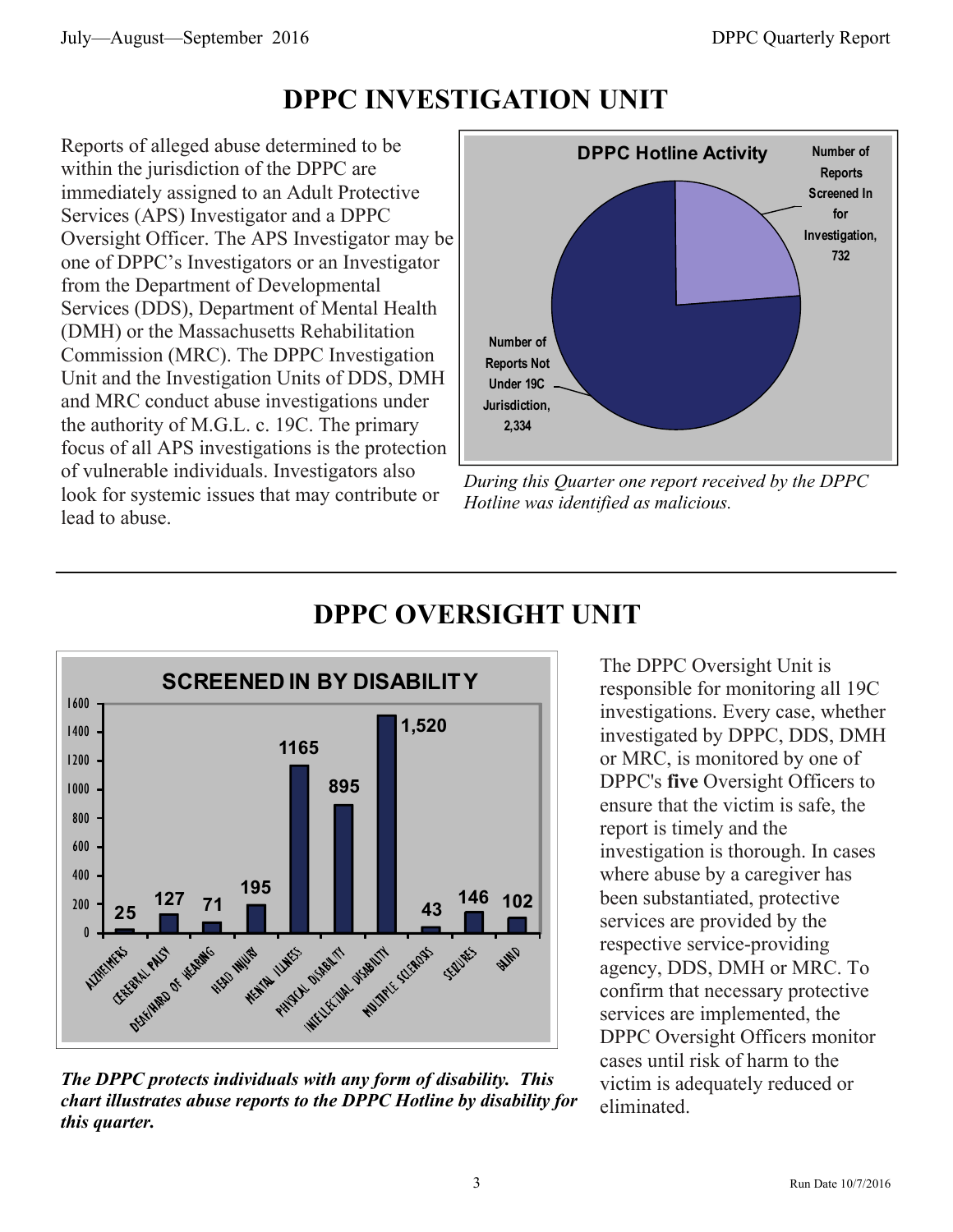### **STATE POLICE DETECTIVE UNIT**

#### **Disabled Persons Protection Commission APS Criminal Reports by County**



#### *July 1, 2016 through September 30, 2016*

The graph is a breakdown by county of the number of reports received by the DPPC Hotline, reports meeting the jurisdiction for an APS investigation, and the number of reports referred to the District Attorney for criminal investigation.

The troopers of the SPDU review 100% of the complaints received by the DPPC to determine which of these complaints constitute criminal activity against a person with a disability. Within this quarter

the SPDU reviewed **3,066** allegations of abuse. Of the **3,066** reports reviewed, **405** or **13.2%** were referred to the District Attorney for criminal investigation and criminal charges were filed in at least **8** cases.



## **MASSACHUSETTS STATE POLICE**

The Massachusetts State Police Detective Unit (SPDU) assigned to the DPPC analyzes the types of crimes involved in the abuse reports received by the DPPC Hotline. This chart presents the types of criminal activity reported. Consistently a significant percentage of the criminal activity is sexual in nature.

**Criminal Activity Report** *July 1, 2016 through September 30, 2016*



Often reports to the DPPC Hotline involve domestic violence. Domestic violence is abuse that often takes place where the person lives. Domestic violence can be any type of abuse including sexual assault and rape, emotional, psychologi-

cal or financial. Domestic violence involves "family and household members" who are or were married, living together, related by blood, parents of a common child or involved in a substantive dating relationship. During this quarter it was determined that **106** reports made to the DPPC Hotline involved domestic violence abuse.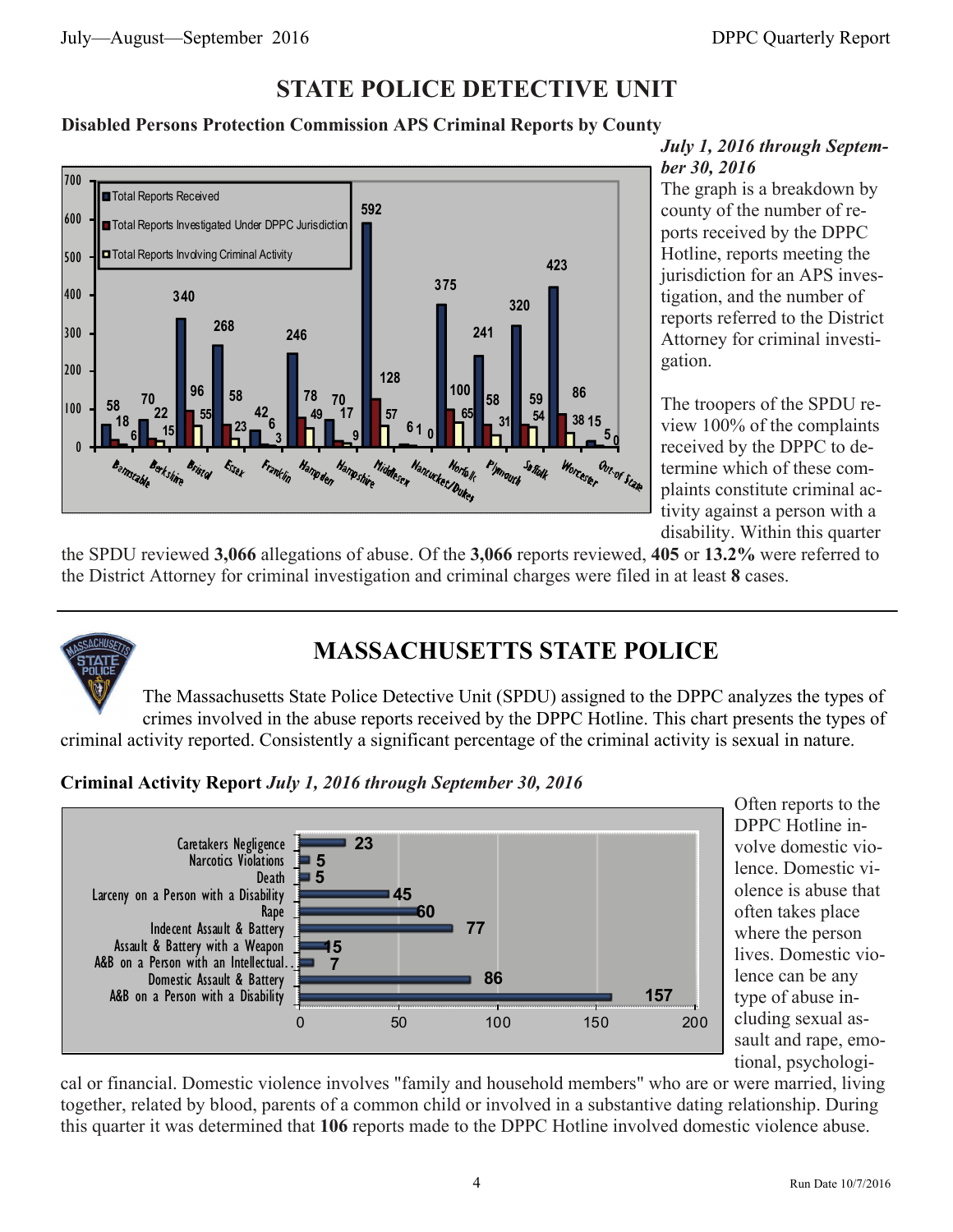## **LEGAL UNIT**

The DPPC Legal Unit provides legal advice and guidance on matters before the DPPC. This includes assistance provided to DPPC staff and staff of the Department of Developmental Services, the Department of Mental Health and the Massachusetts Rehabilitation Commission.

In addition, the Legal Unit performs the following functions within the DPPC:

- Secures Access Warrants when law enforcement and/or 19C investigators are unreasonably denied access to an alleged victim of abuse.
- Obtains judicial Protective Orders when an alleged victim of abuse is at immediate risk of harm and is not able to consent to the provision of protective services due to a mental or physical impairment.
- Responds to reports of Mandated Reporters' failure to report abuse as required by M.G.L. c. 19C §10.
- Completes Petitions for Review as outlined in 118 CMR. The alleged victim, the alleged abuser and other parties involved in an investigation, may request a review of the findings. Upon the conclusion of the review process, the investigation report may be amended if the facts provided in the Petition are found to be meritorious. The DPPC received **30** Petitions for Review during this quarter.
- Ensures that all responses to requests for DPPC records are compliant with all statutory requirements.

## **ABUSE PREVENTION UNIT**

Everyone at DPPC shares in the responsibility for preventing abuse. DPPC continually strives to identify new and effective ways to educate direct care staff, law enforcement, others working with persons with disabilities and the public about the prevalence of abuse of persons with disabilities. The DPPC's abuse prevention strategy is to decrease incidents of abuse by increasing awareness about how widespread the problem of abuse/neglect against persons with disabilities is; and then to educate people regarding the important role they can play in preventing or stopping this abuse. To educate people, the DPPC Prevention Unit distributes informational materials and conducts training on an ongoing basis. Training is provided to a broad range of people including law enforcement, educators, medical professionals, service providers and persons with disabilities. Topics include recognizing and reporting abuse, preservation of evidence, the DPPC investigation process, communicating with individuals from varied backgrounds or with differing communication needs as well as regulatory and statutory compliance.